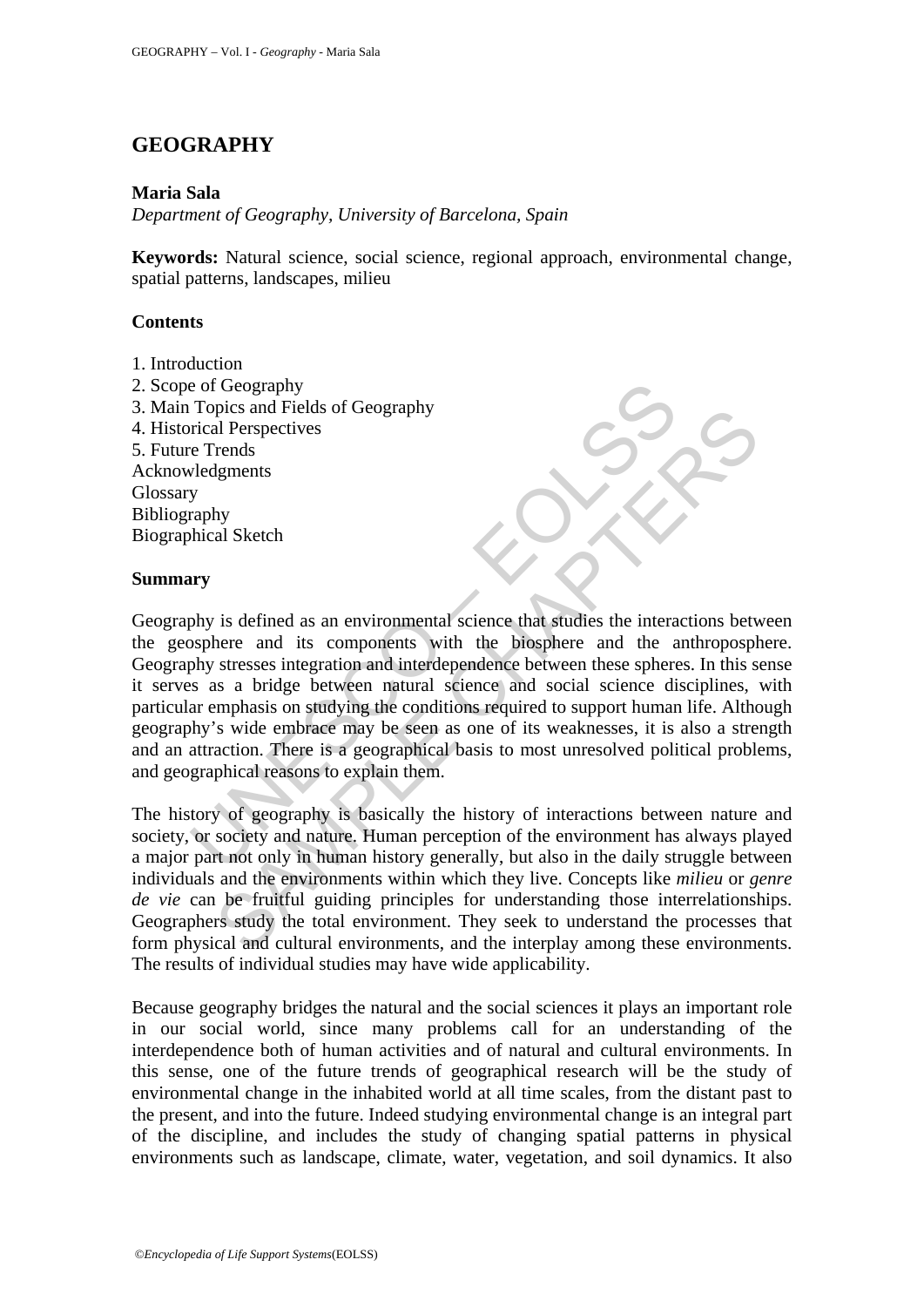focuses on identifying the degree and underlying cause of change where human activity is involved: in other words social/environmental change, and the role of economic and political forces driving it.

Interest in geography can be traced throughout human history. The first geographical references come from travelers describing landscapes and people. Systematization of the discipline was begun by Bernhard Varenius in the seventeenth century. Its full development, however, which took place in parallel with the development of the natural sciences, is due to Alexander von Humboldt and Carl Ritter during the following century. Geography became fully consolidated as a university discipline in the twentieth century. The controversies generated by the tensions between different approaches (environmental determinism and possibilism, regional and general geography, quantitative approaches), along with the exponential growth of research, have led to the development of several different branches of geography, as in many other disciplines.

# **1. Introduction**

In general terms it may be said that geography is "about" discovering the spatial relationships between the manifold and diverse physical and human features of the earth's surface, but geographical attitudes, ideas, principles, and proceedings have evolved greatly through time. At present its practitioners follow many paths that might appear, at first sight, divergent.

We have tried to present this theme in the simplest manner possible, based on how the subject matter is taught presently in universities. We have introduced modern subject matters in the physical, human, and technical topics, with articles that go far beyond a simple description of places and travels. It is a choice that implies a scientific and positivist view of geography today.

mental decentrism and possibilism, regional and general<br>trive approaches), along with the exponential growth of research,<br>ment of several different branches of geography, as in many other<br>**duction**<br>ral terms it may be said increases that the several different branches of geography, as in many other disciplines<br>
et int of several different branches of geography, as in many other disciplines<br>
etion<br>
terms it may be said that geography is "abou The theme has been divided into four main topics: *Foundations of Geography, Physical Geography, Human Geography*, and *Technical Geography*. The scope of the foundation topic is to present an overview of the basis of the geographical field, its scope, history, methods, and its educational importance. The articles included are "Main stages of the development of geography," "Theory and methods in geography," and "Geographical education."

The physical geography topic includes the historical background to the geographical study of the natural environment, and the main fields cultivated by geographers. It consists of eight articles on basic research fields, namely "Geomorphology," "Climatology," "Hydrology," "Biogeography," "Soil geography," "Coastal systems," "The ocean system," and "Mountain geoecology." Three articles on environmental issues related to land-use and nature conservation—"Natural resources," "Natural hazards," "Land degradation and Desertification"—are also presented.

The human geography topic deals with the main fields of human activity. Seven articles discuss the current research fields: "Historical," "Population," "Cultural and social," "Agricultural and rural," "Industry and transport," "Economic activities and world enterprise," and "Urban." Three further articles consider subjects developed more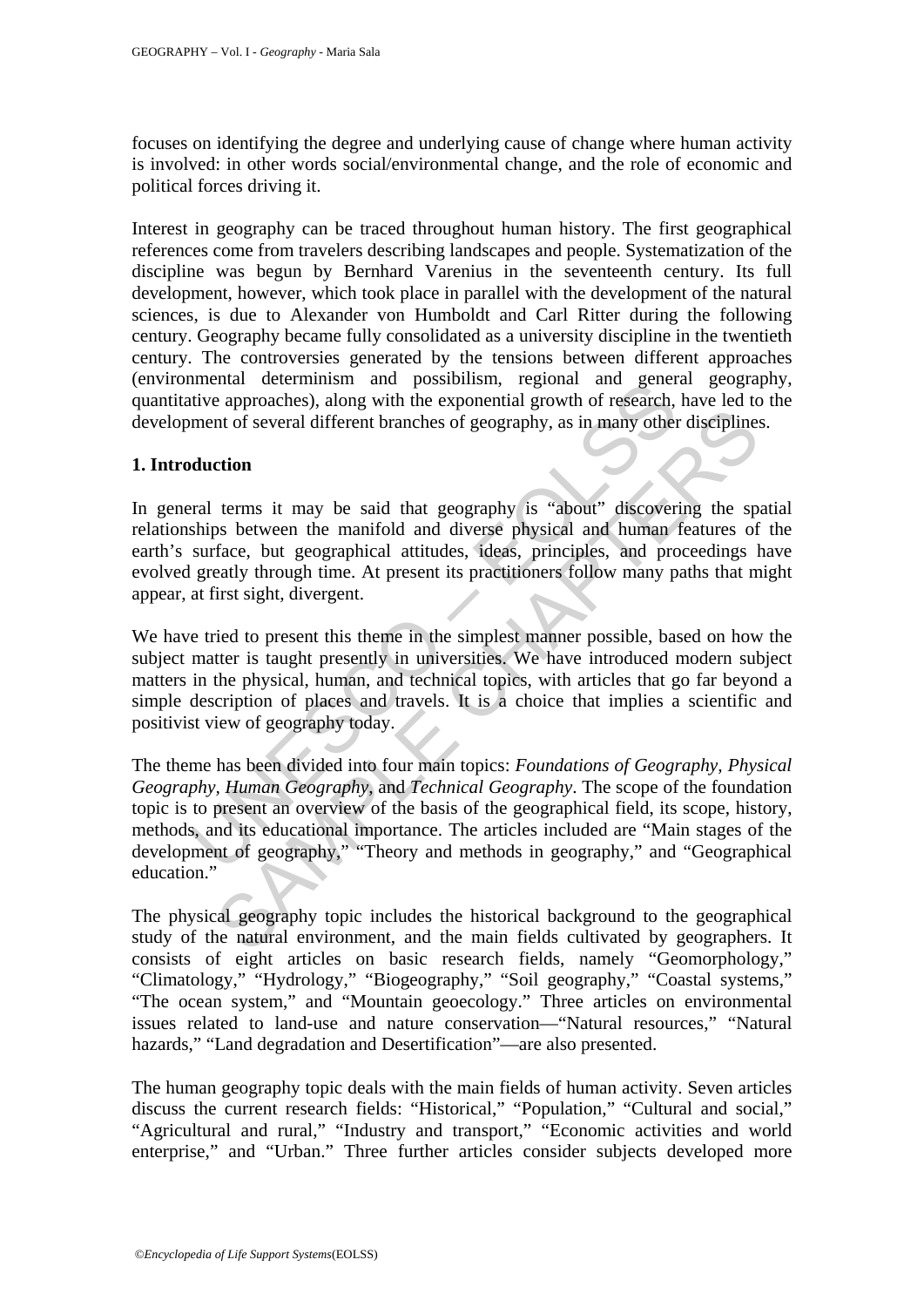recently, such as medical, political, and tourism geographies. Finally, the Regional approach is presented as the most traditional and integrative field.

The technical geography topic presents a range of subjects that provide essential tools to geographical research, teaching, and practice. On one hand it includes geomatics, one of geography's classical subject matters; on the other it introduces modeling of geographical systems, a field that has gained an important place in modern geography. It contains two articles related to the most traditional geographical techniques: geodesy, topography, mapping, and atlas production. The other three articles present modern techniques now very widely used by geographers: remote sensing, geographical information systems, and modeling.

Applied geography has not been included as a specific topic because it concerns all geographical fields. For that reason it has been discussed in each of the articles dealing with both physical and in human geography.

# **2. Scope of Geography**

# **2.1. Definitions**

I geography has not been included as a specific topic because<br>thical fields. For that reason it has been discussed in each of the<br>th physical and in human geography.<br>**Example 10** the physical and in human geography.<br>**Examp** Classical definitions of geography refer to it as a discipline that studies the earth as the home of humanity. Because the surface of the earth is the focus of geographical study, and is composed of natural and cultural features, geography is the science of the physical environment and of its interrelations with society. It also studies the spatial organizations that these relationships determine. Thus it embraces the natural and social fields: it is obvious that geography cannot be exclusively a natural or a social science. This duality is one of the essences of geography. From this dichotomy developed the two main branches of geography: physical geography and human geography.

See that the cost muslim and sole of the articles see the seal of the articles deal and in human geography.<br> **E** Geography<br> **E** Geography<br> **E** Geography<br> **E** Geography<br> **E** Geography<br> **E** Geography<br> **E** Geography<br> **E** Geog Geography has also been regarded as a science of synthesis at the crossroads of various scientific disciplines. On one hand it is located amongst the earth or natural sciences, from geology to meteorology, hydrology, and biology. On the other it is placed amongst the social sciences, from history to economics and sociology. Geography is a science of multiple approaches. Its variable orientations make it very sensitive to social conjunctural issues, and it responds to the need for global knowledge. It involves indepth investigations of the environment, population, and economics. For example, desertification is fundamentally caused by over-grazing and over-intensive farming, and the removal of trees and shrubs for firewood. The root cause of desertification may be poverty, however, and poverty itself may have its own root causes. A geographer would investigate the distribution patterns of desertification, but would also be concerned with the interaction of desertification with human factors, and other related issues.

Because a geographer cannot acquire encyclopedic knowledge, he or she becomes a specialist in the investigation of one or another of geography's domains. Some of these abide largely, or even entirely, in the physical or in the human domain; others are more richly informed by interactions between the two realms, for example studies of natural resources, environmental perceptions, human ecology, regions, and landscapes.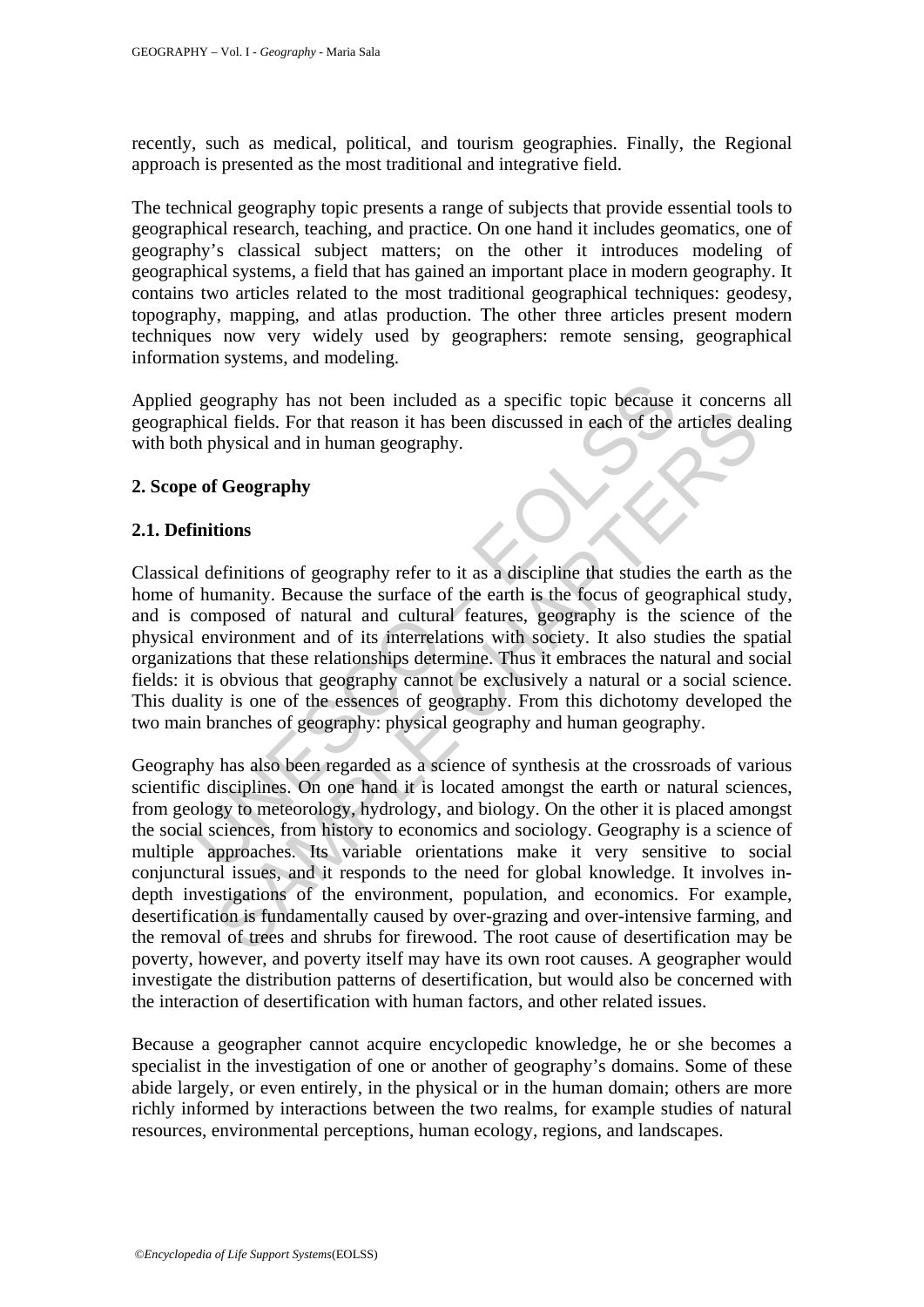The dual character of geography is both problematic and advantageous. It has been reflected in the work of geographers since the subject's origins, and is the main reason why geographers are continually discussing the objectives, methods, and unity of geography. This unity cannot be a methodological one because of geography's use of the methods of both natural and social sciences; instead it can be defined as the study of the relationships between these two worlds. It can become a philosophy of nature and of the environment occupied by humans, considering both dogmatic (natural determinism) and dialectic (forces that give way to constant evolutionary interactions) processes. At an international level, the dual character of geography is clearly reflected in the International Geographical Union's membership of two scientific organizations: the International Council for Scientific Unions (ICSU), which embraces all associations of pure and natural sciences; and the International Social Sciences Council (ISSC), where all social sciences are represented.



Figure 1. Relationships of main geography fields with other sciences

In conclusion geography, in aiming to bridge the natural and human sciences, acts as an intermediary between the environmental–ecological–conservationist approaches and cultural–social–development studies. Although the environment and its conservation is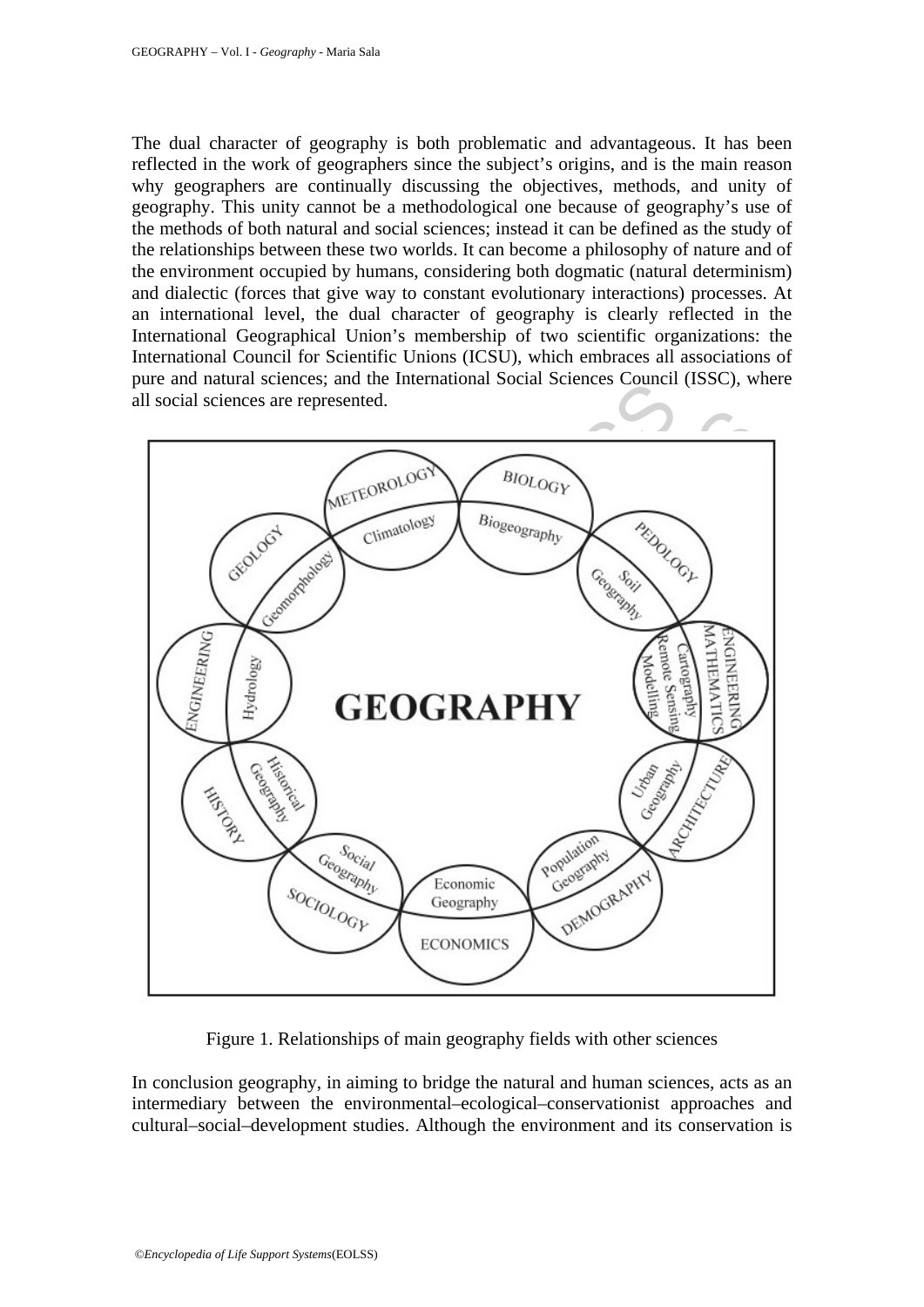a crucial issue, a geographer is also fundamentally concerned with the living standards of humankind.

# **2.2. Physical Geography**

The study of the physical environment comprises investigation of its components: relief, climate, water, vegetation, and soils. These components may be studied, initially, in themselves, and thereafter with the assistance of different natural sciences, such as geology, meteorology, hydrology, botany, and pedology. A second fundamental approach for geographers is the study of the physical environment as the provider of natural resources, such as water and minerals. A third approach is the study of natural hazards.

Some authors, for example Holt-Jensen, point out that geography is founded in the study of the physical environment. In the United States William Morris Davis, the founder of modern physical geography, was of the same opinion. In Spain Huguet del Villar, the first modern geographer from the country, considered also that geography has to be based on physical geography due to the influence of the physical environment on human life, and on human knowledge of the earth and its potential resources. He advocated the study of human societies in relation to the best use of available resources.

The prolonging Holt-Jensen, point out that geography is a uthors, for example Holt-Jensen, point out that geography is f the physical environment. In the United States William Mo of modern physical geography, was of the sa ors, for example Holt-Jensen, point out that geography is founded in<br>the physical environment. In the United States William Morris Davis,<br>modern physical geography, was of the same opinion. In Spain Huguet<br>first modern geo Physical geography is grounded in the concepts of an objective, positive, empirical, science. It has its roots in eighteenth- and nineteenth-century exploration and discoveries. These led to the development of a natural science, based on the theory of uniformitarianism proposed by Hutton, Playfair, Lyell, and Geikie, and on the Darwinian appreciation of change through time. It intends to understand the earth's environment through positivist methods. At present it is mainly focused on the study of the processes that occur at the earth's surface. Physical geography includes understanding the environment in relation to society, studying human modification of environmental processes and patterns, and appreciating the physical base for environmental assessment and management in resources geography. In addition, physical geographers play leadership roles in the development of geographical methodologies, including systems theory, remote sensing, geographic information systems, and the application of quantitative models.

# **2.3. Human Geography**

Human geography covers the study of human population, and its various activities on the surface of the earth. It deals with agriculture, urbanization, industry, economics, trade, and transport, and includes consideration of the political and social aspects of human life. Modern human geography includes introduced empirical and quantitative studies to develop and test hypotheses as a basis for theories and laws governing spatial processes.

For Doreen Massey, human geography has traditionally been distinguished by its concern with three relationships. First, there is the relationship between the social and the spatial: between society and social processes on one hand and the nature of the spatial organization of both on the other, Second, there is the relationship between the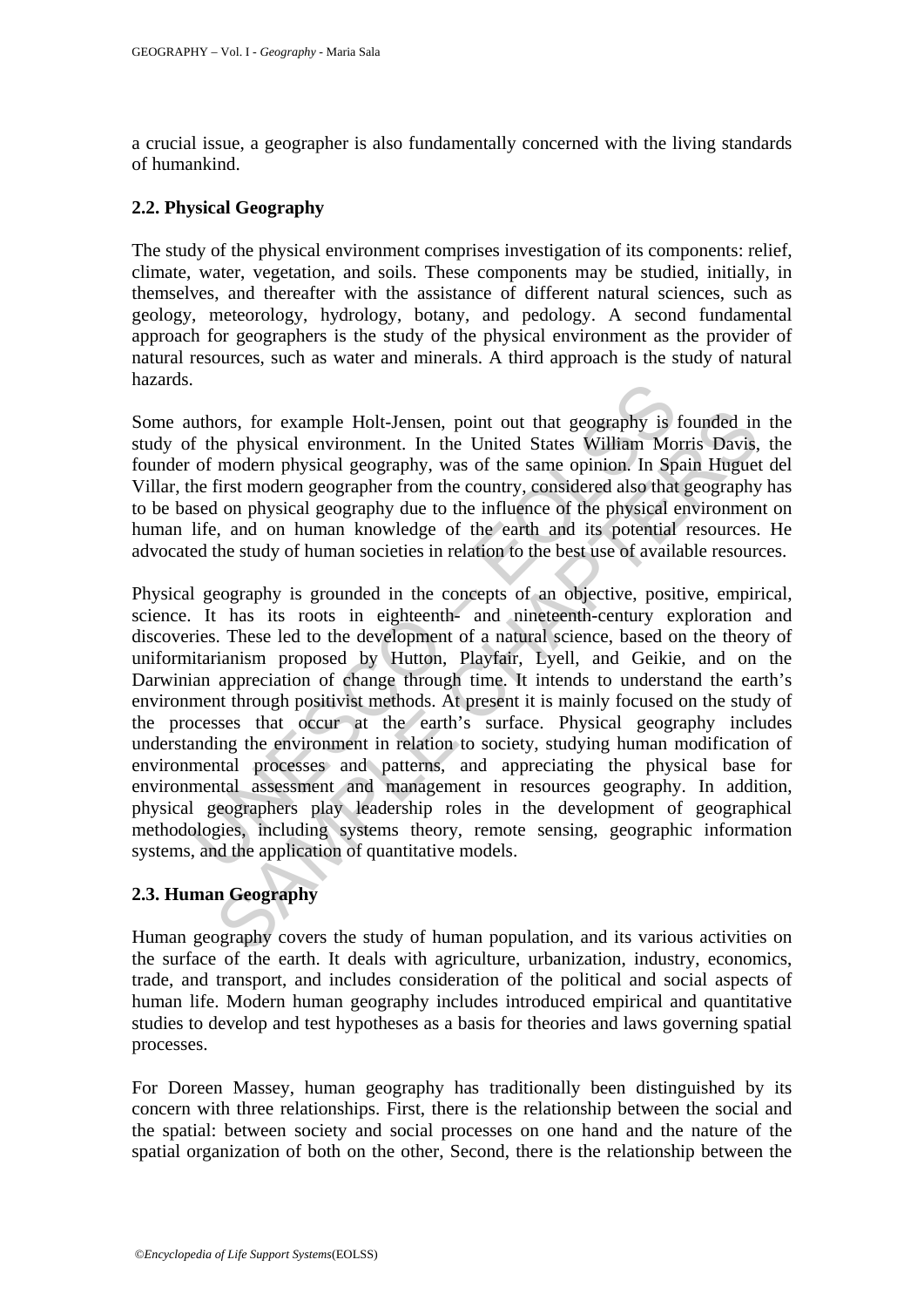social and the natural, between society and "the environment." Third, there is the concern which geography shares with history in particular with the relationship between different socio-economic elements: economics, social structure, politics, and so on.

History, sociology, and economics are especially important to human geographers. The diversity of viewpoints amongst human geographers results from the profound complexity of the human world, and the fact that understanding each aspect of this "world" must be sought from a different, although perhaps complementary, direction. Each mode of thought suggests different approaches and questions at different scales: dominant positivism, existential humanism, Marxist or radical thought, gender perspectives, or some other paradigm. Each mode reveals different realities.

### **2.4. Landscapes and Regions**

For geographers, regardless of their respective specialisms, the physical and human worlds constitute the elementary fabric of spatial understanding. A landscape can be seen from different perspectives. It may represent nature, a human habitat, an artifact of human activity, a system, a problem, a reflection of wealth, an expression of ideology, a history, a place, or an aesthetic reality.

**ndscapes and Regions**<br>
and **Regions**<br>
byggraphers, regardless of their respective specialisms, the physic<br>
constitute the elementary fabric of spatial understanding. A larm<br>
different perspectives. It may represent nature state the elements of their respective specialisms, the physical and hu<br>phers, regardless of their respective specialisms, the physical and hu<br>interest interesting of spatial understanding. A landscape can<br>different perspe The human–environment interaction, and the ways in which humankind has changed the earth, are key issues in this geographical field. Environmental determinism was a logical consequence of the ideas of evolution and positive science that prevailed in the late nineteenth century. In its contemporary sense, environment is seen as a landscape whose characteristics may be buffered or accentuated by human action and that can be addressed through a variety of approaches. A change in perspective from the dominance to the primacy of society is illustrated by studying different societies in similar environments that could host different human adaptations. A variant of possibilism probabilism—posits that, for a given society, one possible outcome among many is more likely or probable. Technological materialism emphasizes technology as the dominant factor that determines both society's use of the environment and its own socio-economic complexity. As we have seen, for many human geographers the world is created by human perception, intention, and behavior.

Geographers today conceive of human–environment interactions from the viewpoint of systems, components within which are mutually interactive and causal. The roots of this viewpoint can be found in Sauer's concept of the cultural landscape, which recognized a mutual interaction between society and the environment. Anthropo-geography focused on the cultural landscape as an artifact of human interaction with the environment, an environment that is both a "cause" affecting society and an "effect" of society's activities.

### **2.5. Methods and Techniques**

The system of geographical sciences also includes several specific techniques, such as geodesy and cartography, which allow understanding of the earth's scale, and the principles and methods of mapping. The map is the primary tool of every geographer. Nevertheless, geography utilizes many methods and techniques for recording and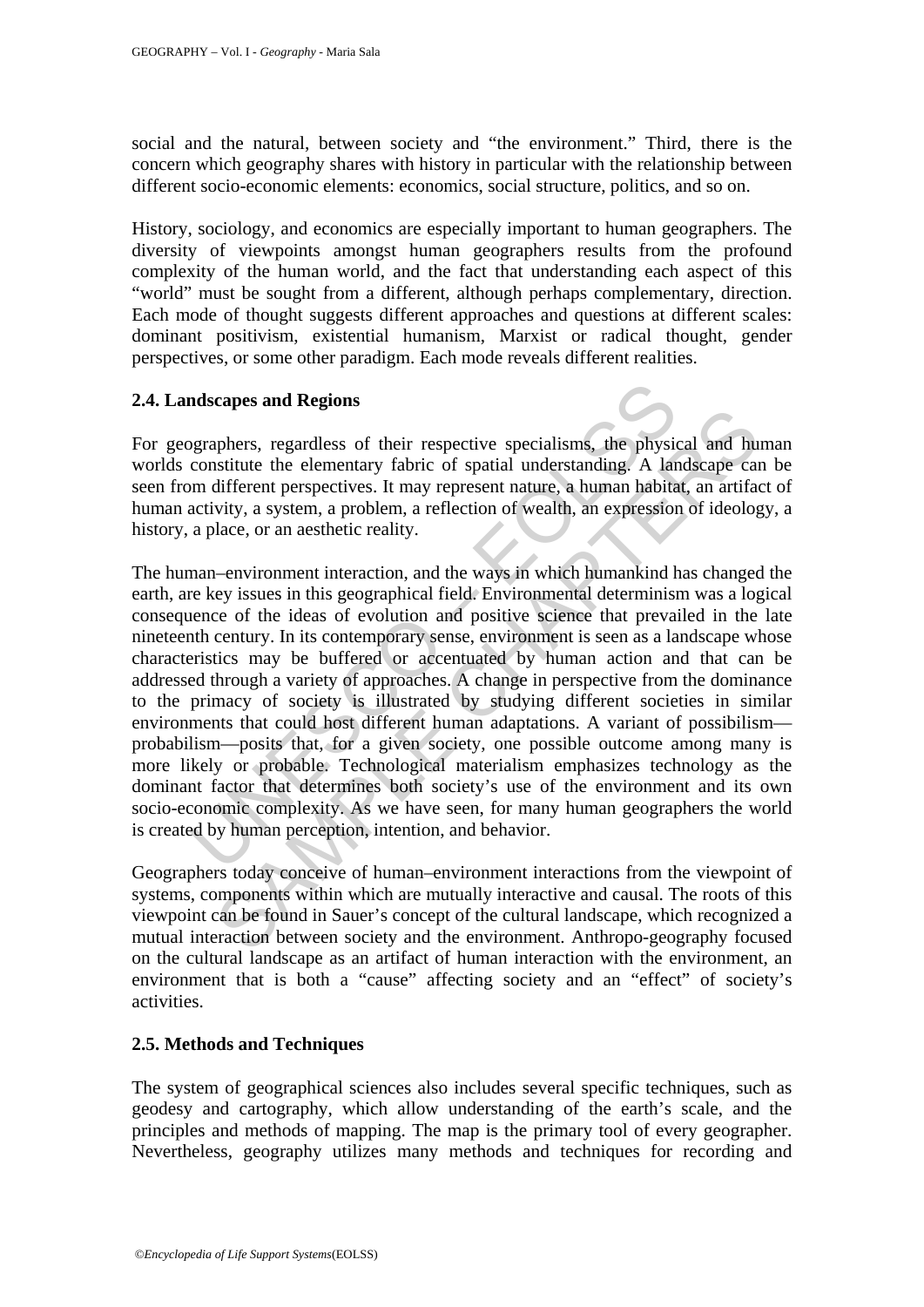observation. Direct field observations are especially important, although contemporary advances in other areas such as aerial photography and remote sensing take the subject to a higher level of sophistication. Statistical methods support the spatial analysis of quantitative data, especially census and survey data.

Some geographers represent their worlds with words, others make maps, and still others prefer graphs or mathematical models. Words, maps, and models all express geographic phenomena and forces, as well as the understanding geographers bring to their classifications and explanations. In spite of the different viewpoints and representations they choose, geographers share a deep conviction that environmental and human processes create the reality in which humankind lives, and that these processes are keys to understanding the complexity of places.

# **2.6. Applied Geography**

between the between the complexity of places.<br>
plied Geography<br>
phy has many uses. It combines knowledge of the basic physical<br>
world in which we live and the complex interrelations between<br>
Many application of geographica **Example 18 Geography**<br>
has many uses. It combines knowledge of the basic physical characterid<br>
d in which we live and the complex interrelations between humans<br>
my application of geographical knowledge result in the forma Geography has many uses. It combines knowledge of the basic physical characteristics of the world in which we live and the complex interrelations between humans with nature. Many application of geographical knowledge result in the formation of applied branches of geography within, and a strong geographical component to, such fields as medicine, defense studies, politics, and so on. Geography promotes ecological awareness and understanding, which in turn encourages commitment to protect our beautiful world.

Geographers' worlds also vary according to their professional responsibilities. Academic pursuits such as teaching and research, government services, private sector employment, citizen participation, and activities by voluntary organizations give rise to different but complementary worlds. Indeed, because every person must navigate within built structures and traverse outdoor locations in the course of daily life, everyone is inherently a geographer. Place and places are part of every human life.

# **2.7. Geographical Education**

Rod Gerber (University of New England, Armidale, Australia) is the author of "*Geographical education*" in EOLSS on-line, from which this summary is taken. He considers geographical education to be a complex concept that can be understood by explaining its relationship to the discipline of geography, detailing its aims, explaining its place in both formal and non-formal education, and considering what its essential components are.

The way in which people learn about different approaches to geography, develop the skills required to conduct geographical investigations, embrace the values associated with these approaches, and practice them in their lives is known as geographical education. In the school curriculum, geography involves the education of young people *about*, *in* and *for* the environment and society in which they live. In that sense geography becomes the medium for education. It contributes to education through imparting knowledge and understanding *about* people and environments anywhere in the world, through fieldwork enabling learning *in* the community and *in* the local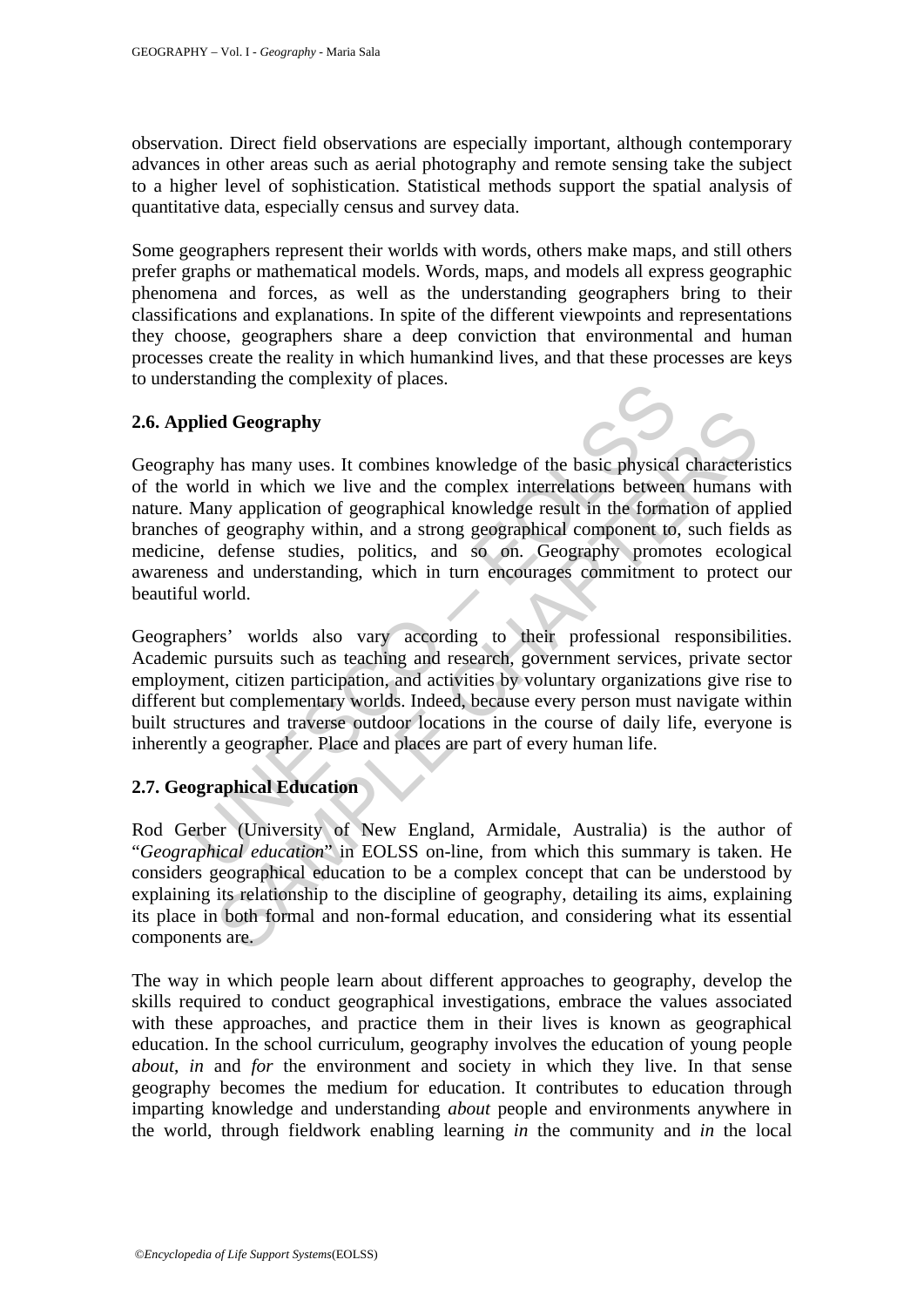environment, and through learning *for* the society and *for* environments that the people live in.

The *International Charter on Geographical Education* (IGU–CGE, 1992) identifies the aims of geographical education in terms of the knowledge, skills and attitudes, and values that people will develop through its study and practice. This knowledge and understanding includes: study of locations and places to establish a framework for geographical events, and to understand basic spatial relationships; study of major natural systems of our planet to understand how ecosystems interact; study of major socio-economic systems of our planet to develop a sense of place; appreciation of the diversity of peoples and societies to understand the cultural richness of humanity; studying the structure of regions and the processes which go on at regional level; and understanding global interdependence.

Attitudes and values developed through geographical education include:

- interest in, and curiosity about, the natural and human features on the earth's surface
- appreciation of the landscapes in which people live
- empathy for the different living conditions of people around the world
- readiness to use geographical knowledge and skills adequately and responsibly in private, professional, and public life
- respect for the equal rights of all people.

is and the processes which go that the same processes where the same and values developed through geographical education include:<br>
interest in, and curiosity about, the natural and human features<br>
surface<br>
appreciation of In values developed through geographical education include:<br>terest in, and curiosity about, the natural and human features on the ear<br>frace<br>preciation of the landscapes in which people live<br>arabies to use geographical know These attitudes and values influence the way in which people use geographical knowledge. They can influence how we find solutions to local, regional, national, and international problems that focus on society and the environment. Also, they influence how we understand the environmental impacts of humans' behavior—as individuals and collectively as societies—and may help them make sound decisions about environmental utilization.

TO ACCESS ALL THE **57 PAGES** OF THIS CHAPTER, Visit: [http://www.eolss.net/Eolss-sampleAllChapter.aspx](https://www.eolss.net/ebooklib/sc_cart.aspx?File=E6-14)

#### **Bibliography**

- - -

Abler, R. F.; Adams, J. S.; Gould, P. R. 1971. *Spatial Organization: The Geographer's View of the World*. Englewood Cliffs, N.J., Prentice-Hall. [A classic textbook emphasizing the need for theory, laws, hypotheses, measurement, and statistical testing.]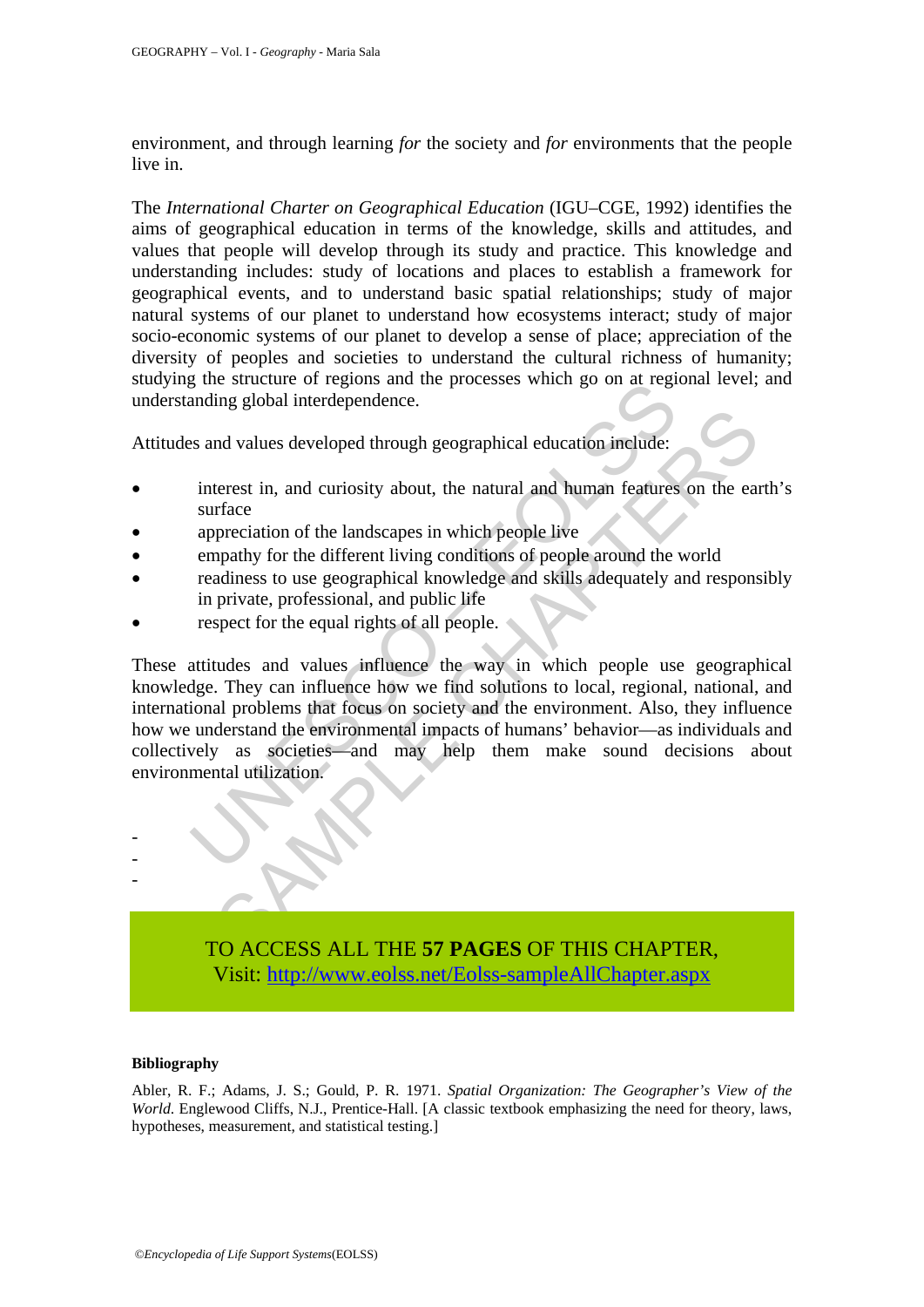Abler, R. F.; Marcus, M. G.; Olson, J. M. (eds.) 1992. *Geography's Inner Worlds: Pervasive Themes in Contemporary American Geography*. New Brunswick, N.J., Rutgers University Press. [This book presents a survey and synthesis of American Geography but also contains chapters on what geography is about, what geographers do, and what geographers think, which concern the entire discipline.]

Bird, J. 1989. *The Changing Worlds of Geography. A Critical Guide to Concepts and Methods*. New York, Oxford University Press. [Provides a critical review of the philosophy and methodology of the natural and social sciences whose combination has led to a multiplicity of approaches in modern geography.]

Broek, J. O. M. 1967. *Geography. Its Scope and Spirit.* Columbus, Ohio, Charles E. Merrill. [A synthesis of thought and practice in geography, with emphasis on its social-scientific and regional aspects.]

Bunge, W. 1962. *Theoretical Geography*. Lund Studies in Geography, No. 1. Lund, Sweden, Royal University, [One of the key texts in the 1960s quantitative revolution in geography. Its basic approach is to assume that geography is a strict science; it then proceeds to examine the implications of such an assumption.]

e that geography is a strict science; it then proceeds to examine the implicantly and the more of the N. J., H. del.) 1973. Directions which geography. London, Methuen. [Presentations b. N. J., H. H. deget directions which . (ed.) 1973. *Directions in Geography*. London, Methuen. [Presentations by different an possible directions which geography may follow in the theoretical, spatial, environmentational, and ethical fields, in relation to t Chorley, R. J. (ed.) 1973. *Directions in Geography*. London, Methuen. [Presentations by different authors of the many possible directions which geography may follow in the theoretical, spatial, environmental, temporal, educational, and ethical fields, in relation to the proliferation of attitudes developed since the 1960s.]

Chorley, R. J.; Haggett, P. (eds.) 1965. *Frontiers in Geographical Teaching*. London, Methuen. [These essays highlight the polarization of attitudes among teachers at a time when rapid methodological changes were taking place in the discipline.]

Davies, W. K. D. 1972. *The Conceptual Revolution in Geography.* London, University of London Press. [A collection of essays which attempts to emphasize the importance of methodology in the geographical debate during the 1960s by reprinting twenty fundamental papers.]

Dickinson, R. E. 1969. *The Makers of Modern Geography*. New York, Praeger. [One of the most valuable texts tracing the development of modern geography as an organized body of knowledge, in the light of the works of the foremost German and French contributors.]

Freeman, T. W. 1961. *A Hundred Years of Geography*. London, Duckworth. [A comprehensive standard text on the history of geography.]

Gregory, K. J. 2000. *The Changing Nature of Physical Geography.* London, Arnold. [An excellent overview of the current issues facing physical geography.]

Haggett, P. 1979. *Geography. A Modern Synthesis*. New York, Harper. [The most widely praised textbook presenting a wide range of geographic topics, which has had a great success in the classroom as a stimulating introduction to the discipline.]

Hartshorne, R. 1939. *The Nature of Geography: A Critical Survey of Current Thought in the Light of the Past*. Lancaster, Penn., Association of American Geographers. [One of the first overviews of geographical thought, concluding that geography deals with unique events.]

Harvey, D. 1969. *Explanation in Geography*. New York, St Martin's. [A systematic investigation of the quantitative revolution in geography, and of its philosophical and methodological implications.]

Holt-Jensen, A. 1981. *Geography. Its History and Concepts. A Student's Guide.* London, Harper and Row. [An excellent presentation of the philosophy and methodology of geography and of its historical development, drawing comparisons with contemporary developments in other disciplines.]

Hull, O. 1964. *Frontiers of Geography*. London, Macmillan. [Deals with the relationships between geography and other social sciences, mainly history and economics.]

Huntington, E. 1924. *The Character of Races as Influenced by Physical Environment, Natural Selection, and Historical Development*. New York, Scribner. [A systematic presentation of environmental determinism.]

Johnston, R. J. (ed.) 1985. *The Future of Geography*. London, Methuen. [A collection of essays on the content, philosophy, methodology, and social implications of geography.]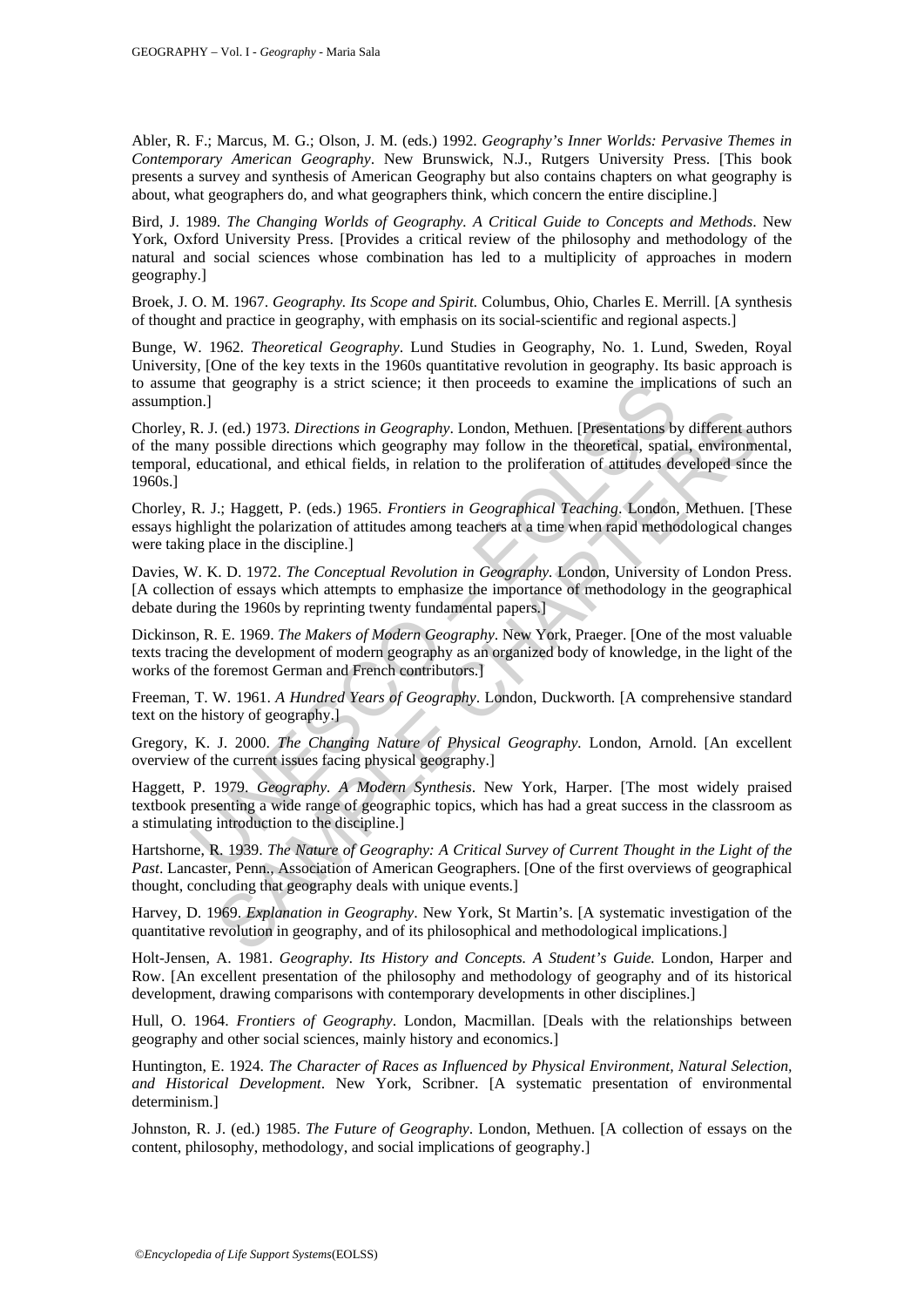––––. (ed.) 1997. *The Challenge for Geography: A Changing World, a Changing Discipline.* Oxford, Blackwell. [The articles in this book consider how and why the world is changing, and whether geography needs to be altered to accommodate to these changes.]

Kish, G. (ed.) 1978. *A Source Book in Geography*. London, Harvard University Press. [Presents examples of geographical writing ranging from biblical, Chinese, ancient Greek, and Moslem texts to the first formal statements on geography as a science written between 1650 and 1850.]

Kuhn, T. S. 1970, *The Structure of scientific revolutions.* Chicago, University of Chicago Press.

Livingstone, D. N. 1992. *The Geographical Tradition: Episodes in the History of a Contested Enterprise*. Oxford, Blackwell. [A critical and thought-provoking overview of past and present geographical issues.]

Massey, D.; Allen, J. 1984. *Geography Matters!* London, Cambridge University Press. [A collection of essays encouraging a more meaningful geography and making the *spatial* and the *natural* to regain significance within the triad *space–place–nature*.]

Melon, A. 1945. Esquema sobre los modeladores de la moderna ciencia geográfica. *Revista deEstudios Geográficos*, CSIC, Madrid, Vol. 18, pp. 393–425.

Minshull, R. 1970. *The Changing Nature of Geography*. London, Hutchinson. [An introductory text on the content, methods, and purposes of geography, concentrating attention on those changes which reflect genuine progress and not mere fashion.]

Peet, R. 1998. *Modern Geographical Thought*. Oxford, Blackwell. [A detailed critical account of the development of thought in twentieth century geography.

Rees, J. A. 1985. *Natural Resources: Allocation, Economics and Policy*. London, Methuen. [A comprehensive text for graduate students in planning, geography, environmental studies, and resource management, with a basic disciplinary orientation towards geography.]

Sala, M.; Batalla, R. 1996. *Teoría y Métodos en Geografía Física*. Madrid, Editorial Sintesis. [A summary of the theories and methods that underline physical geography today.]

1. 1945. Esquema sobre los modeladores de la moderna ciencia geográfica. *K*<br>
2. 1945. Esquema sobre los modeladores de la moderna ciencia geográfica. *K*<br>
2. 1945. ESIC, Madrid, Vol. 18, pp. 393-425.<br>
1. P. 1970. The Cha CSIC, Madrid, Vol. 18, pp. 393-425.<br>
CSIC, Madrid, Vol. 18, pp. 393-425.<br>
1970. The Changing Nature of Geography. London, Hutchinson. [An introductory tenetheds, and purposes of geography, concentrating attention on those Sauer, C. O. 1941. Foreword to Historical Geography. *Annals of the Association of American Geographers*, No. 31. [This is the fundamental article offering a definition and aims for historical geography.]

Schaefer, F. K. 1953. Exceptionalism in Geography: A Methodological Examination*. Annals of the Association of American Geographers*, No. 43, pp. 226–49. [The key article in the criticism of the traditional regional approach in geography, urging geographers to adopt truly scientific methods.]

Sorre, M., 1943. *Les fondements biologiques de la géographie humaine*. Paris, Colin. [This classic text stresses the relationships between the human organism and the environment, like the effects of climate on agriculture and health.]

Stoddart, D. R. 1966. Darwin's Impact on Geography. *Annals of the Association of American Geographers*, No. 56.3, pp. 683–98. [Documents the decisive importance of Darwin's ideas in the development of geographical thought.]

––––. 1986. *On Geography and its History*. Oxford, Blackwell.

Tello, R.; Martínez, S.; Boba, A. 2000, Nuevos espacios terciarios de Barcelona. *Estudios Geográficos*, Vol . 61, No. 238, pp. 145–68.

Wooldridge, W. S.; East, W. G. 1967. *The Spirit and Purpose of Geography*. New York, Hutchinson/Capricorn. [A simple and comprehensive introduction to geography, its nature, and its historical development.]

#### **Biographical Sketch**

**Maria Sala** is Titular Professor of Physical Geography at the Department of Geography and Regional Science, University of Barcelona, and has a B.A. (Honors) degree in Geography (Physical Landscapes) and a Ph.D. (Honors) degree in Geography (Fluvial Geomorphology) from the University of Barcelona.